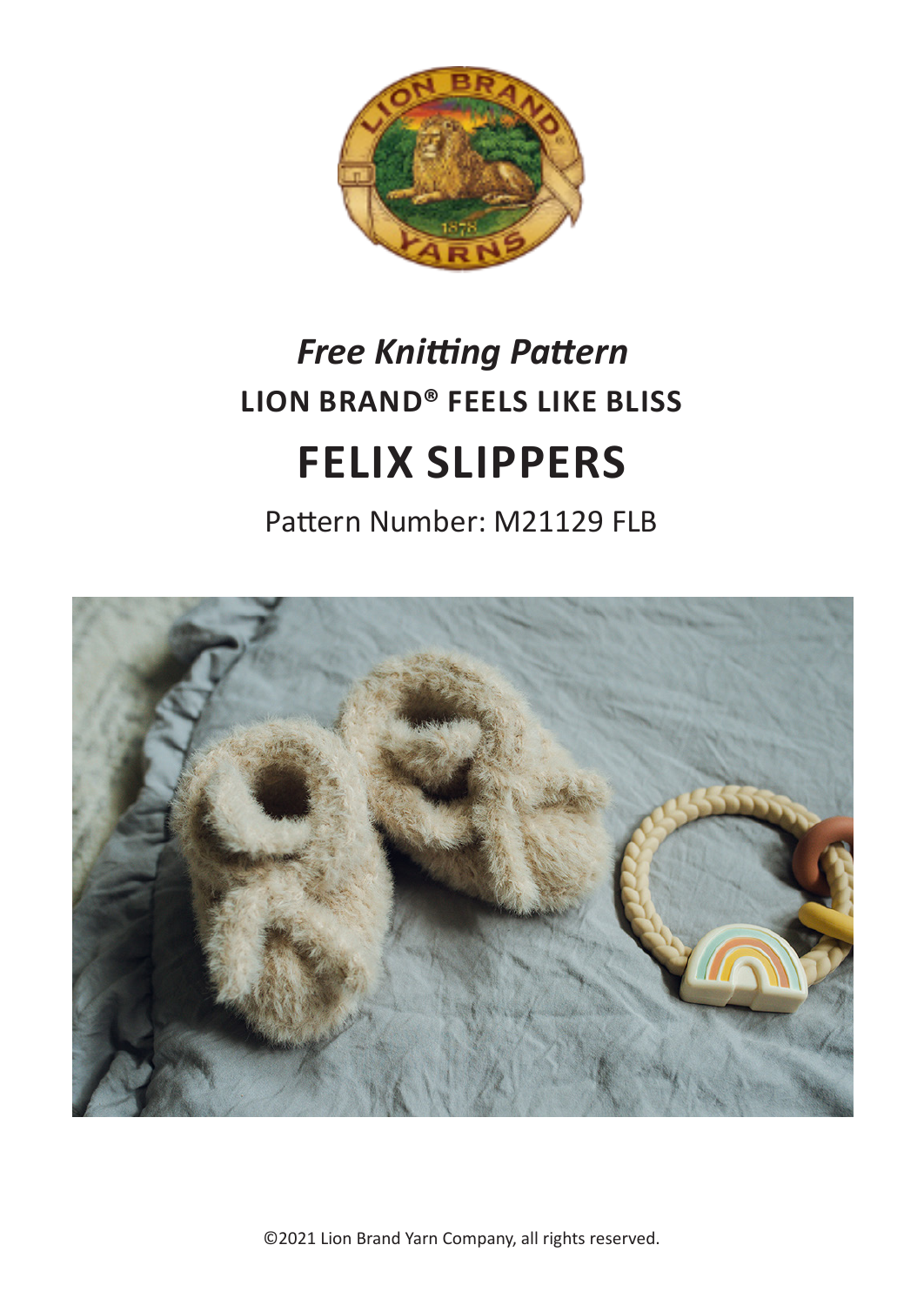## **SKILL LEVEL –** EASY

## **SIZES**

6-9 months **Finished Sole Length** About 4 1/4 in. (11 cm) long

## **MATERIALS**

- LION BRAND® FEELS LIKE BLISS (Art. #153) #099 Sand Dollar 1 ball
- LION BRAND® knitting needles size 9 (5.5 mm)
- LION BRAND<sup>®</sup> double pointed needles size 9 (5.5 mm), set of 5
- LION BRAND® stitch holders
- LION BRAND® large-eyed blunt needle

## **GAUGE**

14 sts = about 4 in. (10 cm) in St st (k on RS, p on WS) BE SURE TO CHECK YOUR GAUGE.

## **STITCH EXPLANATIONS**

**kfb (knit in front and back)** Knit next st without removing it from left needle, then k through back of same  $st - 1$  st increased.

**s2kp (slip 2, knit 1, pass over)** Slip next 2 sts as if to knit them tog, knit 1, pass the 2 slipped sts up and over the knit st and off the needle – 2 sts decreased.

## **NOTES**

- 1. Each Slipper is worked in one piece beg at center of sole.
- 2. I-Cord ties are used to adjust Slipper size. Ties are worked directly onto Slippers and should be secure, but for safety do not leave baby unattended with Slippers.

## **SLIPPERS (make 2)**

*Sole*

Cast on 25 sts.

**Row 1 (RS):** Kfb, k10, (kfb) twice, k10, kfb, k1 – you will have 29 sts in this row.

**Rows 2 and 3:** Knit.

**Row 4:** Kfb, k12, (kfb) twice, k12, kfb, k1 – 33 sts.

**Rows 5-8:** Knit.



For thousands of free patterns, visit our website www.LionBrand.com To order visit our website www.lionbrand.com or call: (800) 258-YARN (9276) any time!

Copyright ©1998-2021 Lion Brand Yarn Company, all rights reserved. No pattern or other material may be reproduced -- mechanically, electronically, or by any other means, including photocopying - without written permission of Lion Brand Yarn Company.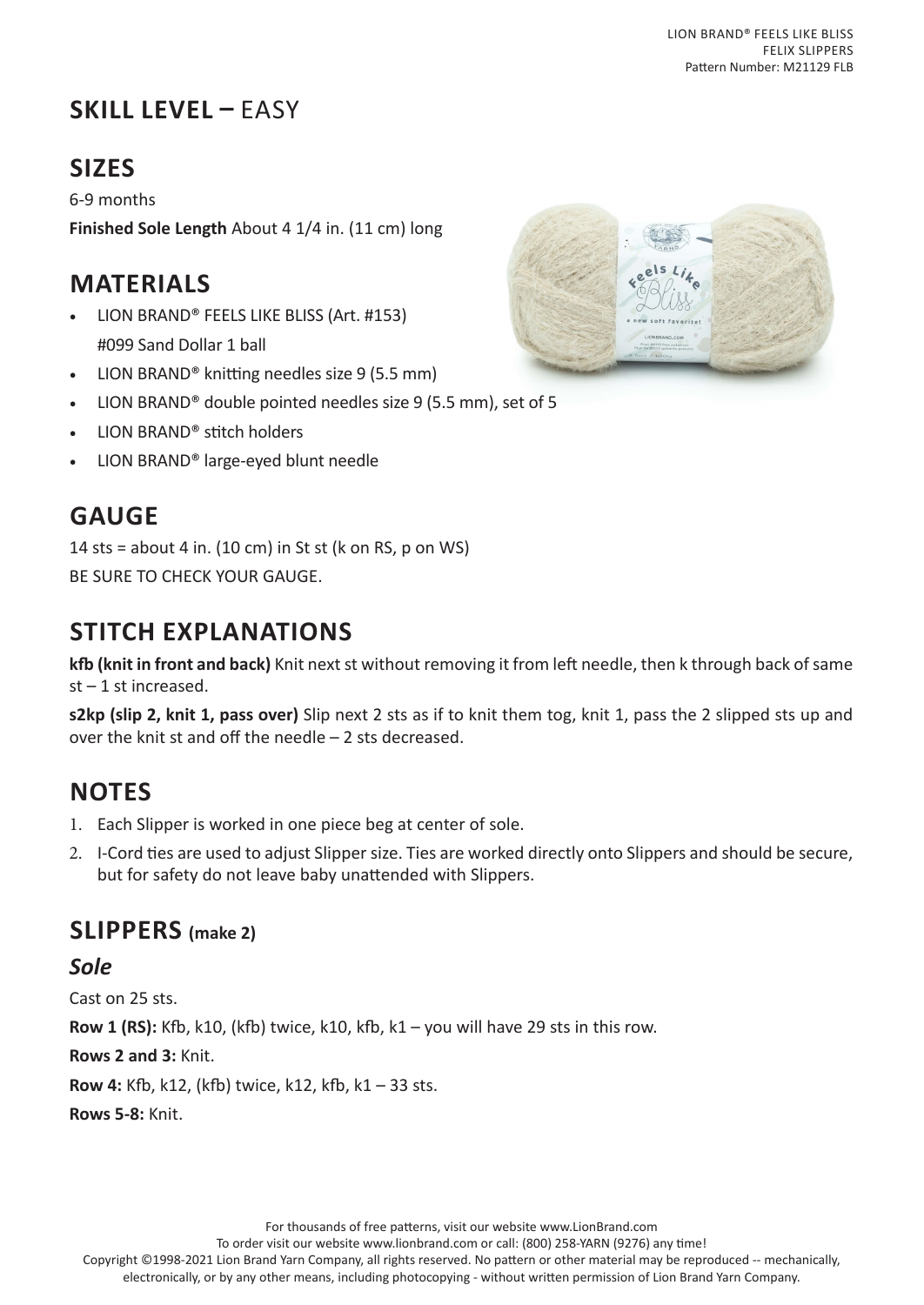#### *Sides*

**Rows 9-14 (RS):** Beg with a RS (knit) row, work in St st (k on RS, p on WS) for 6 rows. **Row 15:** K15, s2kp, k15 – 31 sts. **Row 16:** K10, p11, k10. **Row 17:** K14, s2kp, k14 – 29 sts. **Row 18:** K9, p11, k9. **Row 19:** K13, s2kp, k13 – 27 sts. **Row 20:** K8, p11, k8.

#### *Divide for top and sides*

**Row 21 (RS):** K8 and place these 8 sts on a holder (for left side), k4, s2kp, k4 (for top), place rem 8 sts on a 2nd holder (for right side). Work over 9 top sts only. **Row 22:** Purl. **Row 23:** K3, s2kp, k3 – 7 sts. **Row 24:** Purl. Work in Garter st (k every st of every row) for 10 rows. Bind off.

#### *Right Side*

**Row 1 (RS):** From RS, k8 right side sts from holder. **Row 2:** Knit to last st, kfb – 9 sts. **Row 3:** Kfb, knit to end of row – 10 sts. Rep last 2 rows until you have 15 sts, end with a Row 2 as the last row you work. Work in Garter st for 2 rows. Bind off.

## *Left Side*

**Row 1 (WS):** From WS, working over left side sts from holder; kfb, knit to end – 9 sts. **Row 2:** Knit to last st, kfb – 10 sts. **Row 3:** Kfb, knit to end of row – 11 sts. Rep last 2 rows until you have 15 sts, end with a Row 3 as the last row you work. Work in Garter st for 2 rows. Bind off.

## **FINISHING**

Sew seam along center of sole.

Sew back edges of sides together for back of Slipper.